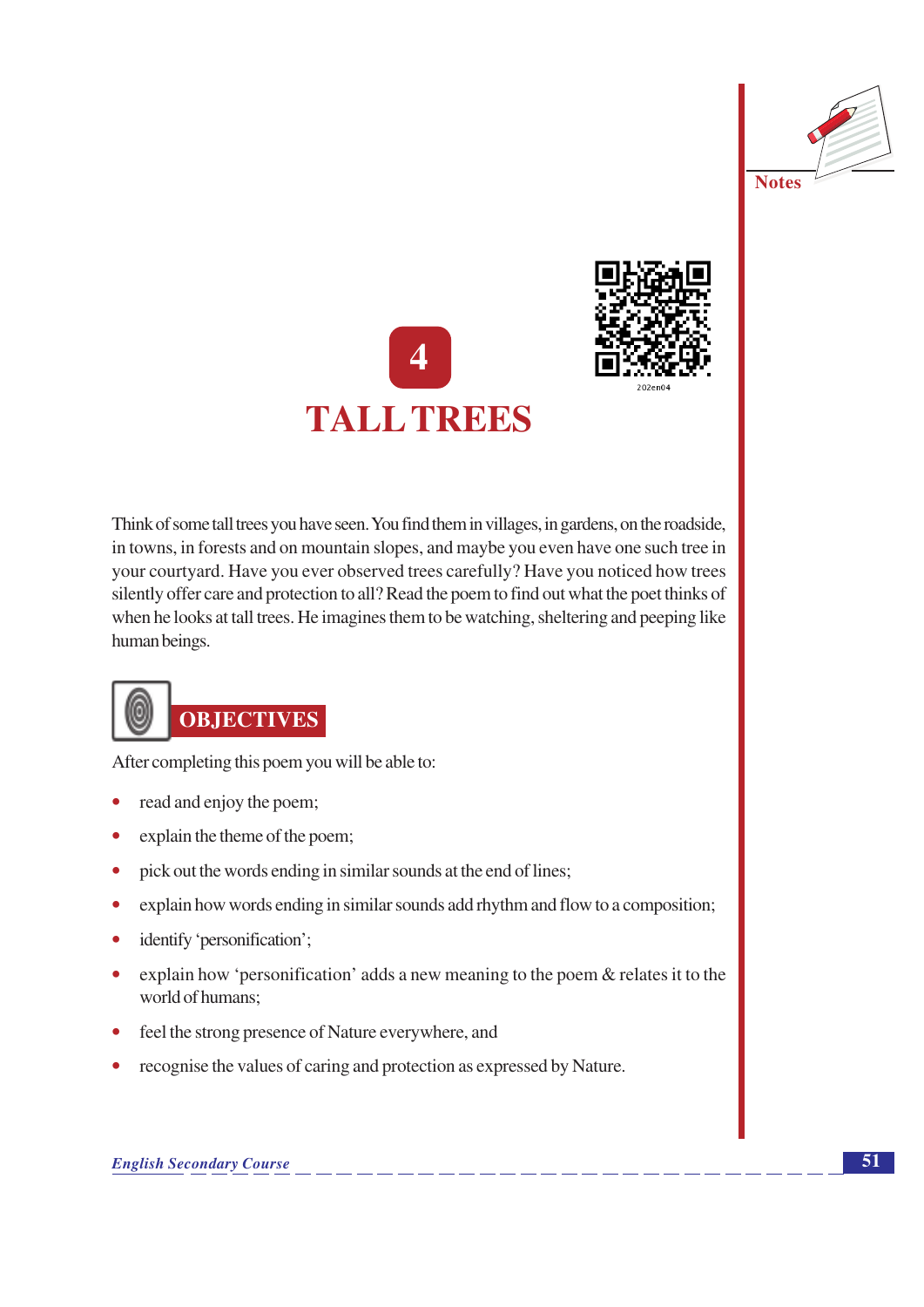



### **LET US READ THE TE!**

#### **Tall Trees**

With their feet in the earth And their heads in the sky The tall trees watch The clouds go by

When the dusk sends quickly The birds to rest The tall trees shelter them Safe in a nest

And then in the night With the tall trees peeping, The moon shines down On a world that's sleeping



 $-Eileen Mathias$ 

Fig. 4.1

## **4.2 LET US UNDERSTAND THE TEXT**

#### **4.2.1 PART 1**

With their feet...............clouds go by.

By saying that the trees have their feet in the earth and their heads in the sky, the poet conveys to the reader that the trees are very, very tall.

The poet looks at the tall trees and feels that they are standing and watching the clouds as they pass. Do you notice that she also describes the trees as if they were human beings with heads and feet, and even eyes to see things around them.

dusk : evening

peeping : a quick and secret looking into something here it means looking, watching.

Why does the poet compare the tall trees to human beings? Does the poet see some other similarity between human beings and the tall trees? May be she feels that some human beings are like the tall trees that are strong, tall and powerful. Like the tall trees that have their feet in the ground, these empowered human beings are humble, kind and caring towards those who need their help.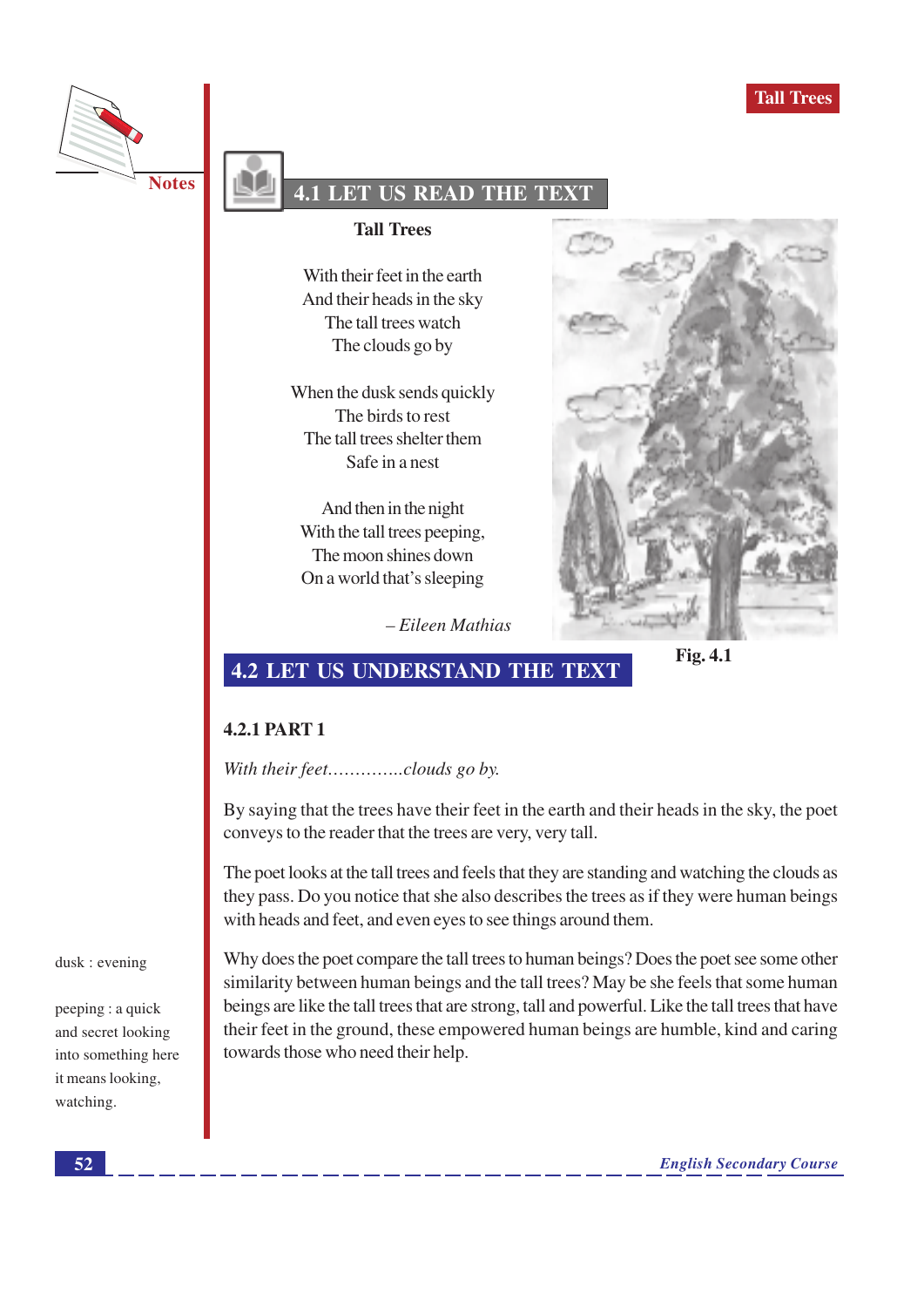### **Tall Trees**



Answer the following questions.

- 1. Which parts of the tree does the poet describe as its head and feet? Why?
- 2. What does the phrase 'feet in the earth' mean in the context of trees?
- 3. a. What do you think the phrase 'feet in the earth' might mean in the context of a person who is tall (empowered) like the tall trees?
	- b. Have you met or do you know such a person? Why do you think that this person is like a 'tall tree'?
- 4. In what ways do the trees behave like human beings in the poem?



Some tall trees in the rain forests can be more than 100 feet tall but most of the tall trees around us in india grow to a height of about 40 feet.

The following are accepted as the top three tallest species of trees:

- 1. Coast Redwood (379.1 feet) California, USA
- 2. Australian Mountain Ash (326.8 feet) Tasmania, Australia
- 3. Coast Douglas Fir (326.1 feet) Oregon, USA

The oldest human planted tree with a known planting date is the Shri Maha Bodhi Sacred Tree in Anuradhapura, Sri Lanka. It is 2293 years old.

This tree was planted from a cutting of the original Bodhi Tree in Gaya. The cutting was carried by Emperor Ashoka's daughter Sanghamitra to Sri lanka.

It takes 100 years to 3000 years for a bodhi tree to grow fully.



The Bodhi Tree at the Sri Mahabodhi Temple



**Notes**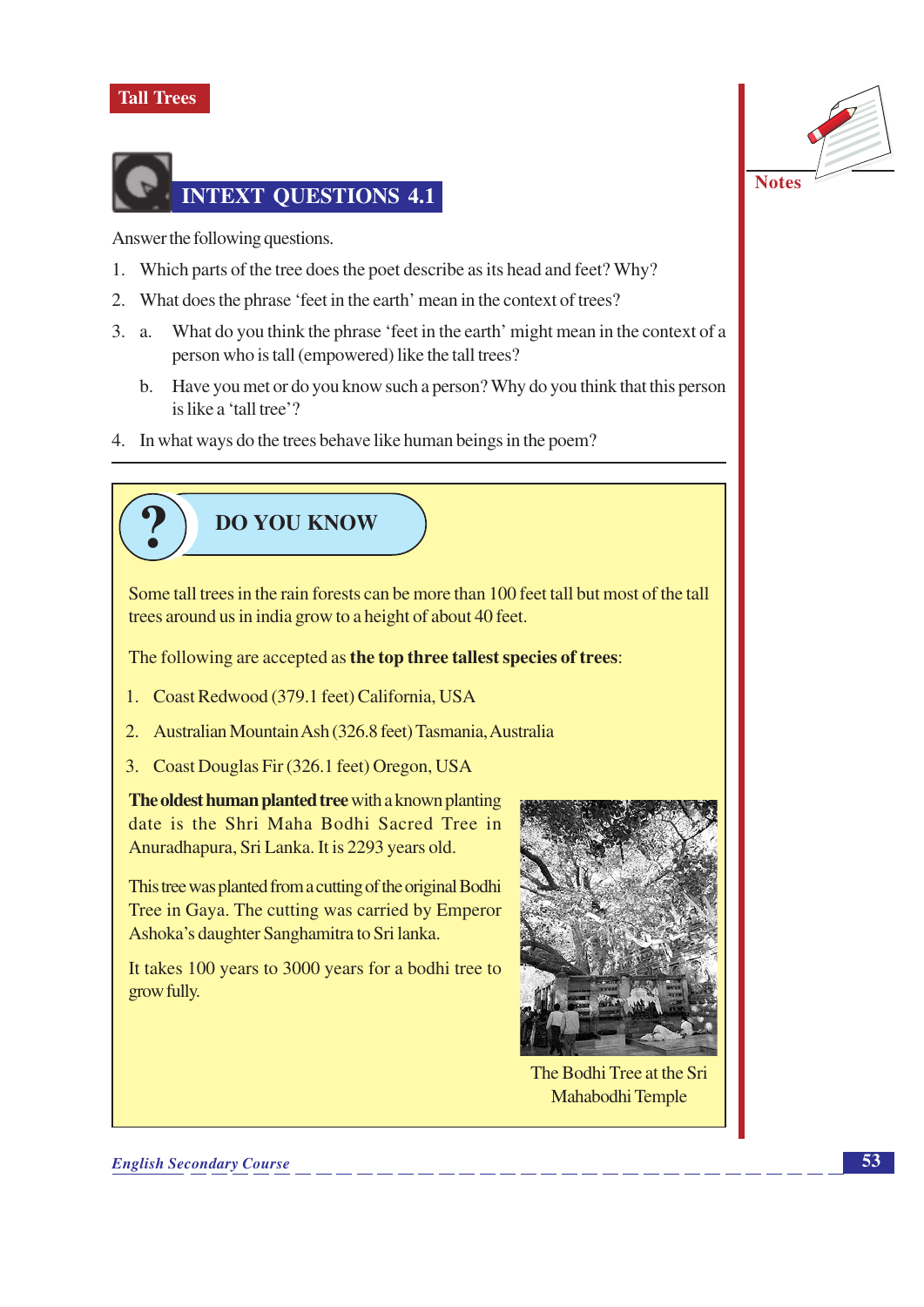



Nature takes care of us. Let us take care of nature.

Look around your house and decide how you can improve the environment of your area. Here are some suggestions.

- Start a campaign to kep the drains clean.
- Start a campaign for disposal of hour hold garbage in the right manner.
- Take care of plants.

### **4.2.2 PART 2**

When the dusk......in a nest.

The poet gives an integrated picture of Nature in this stanza. In the evening the darkening sky drives the birds to the safety of their homes in the trees. In this way the different elements in Nature complement each other to provide comfort and shelter to the birds.

# **INTEXT QUESTIONS 4.2**

- 1. What time of the day does the poet refer to in this stanza? Pick out the word that indicates the time.
- 2. Describe the two images that the poet has created through personification in this stanza.

### **4.2.3 PART 3**

The evening changes into the night, and by the light of the moon, the trees stay awake to keep a watch over the world as it sleeps. The poet sees the tall trees as our protectors and guardians, in whose care we can sleep safely and soundly without any worries.



- 1. a. Pick out words from the poem which rhyme with each other.
	- b. Write five more pairs of rhyming words of your choice.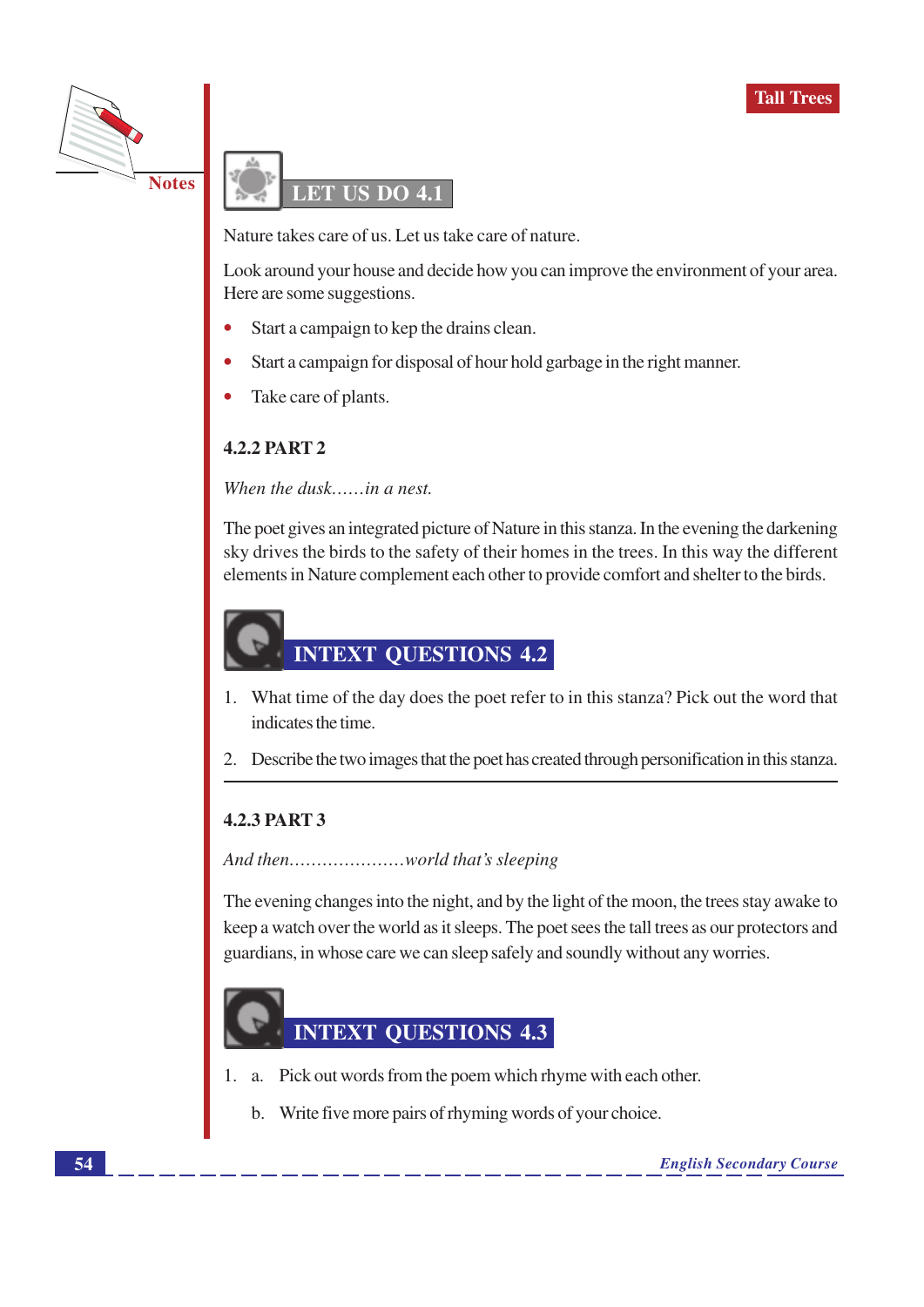

2. Who else, besides the tall trees is taking loving care of the world? How?



# **DO YOU KNOW**

Trees are an integral part of our world. There are a number of poems about trees. One such poem is given below:

A tree stood so strong on top of a hill It was majestic and handsome, gracious if you will

It was a shelter to some, to others a toy Just to be with people brought the tree great joy

Lauren Saari

# **LET US DO 4.2**

You must have seen big, tall trees growing on both sides of the road in some areas. Have you noticed how these trees offer shelter and protection to travellers when the sun is bright and hot in the summer, or when they get caught in heavy rain all of a sudden?

Imagine that you are a tall tree. One day an injured/tired/hungry boy comes running and sits down under the tree panting/puffing/in pain.

He picks up a big leaf to fan him. He covers his wound with leaves to stop the blood and ties them with a twig. He folds some leaves into a cup and drinks water from the nearby river. Then the boy lies down under the tree for sometime. The tree watchs in silence.

Describe in 3-4 lines what you might have felt as a tree.

### **4.3 APPRECIATION**

### **Personification**

When we speak of a thing as if it were a living being it is called 'personification' of that object. For example, when we say 'walls have ears' we speak of walls as if they were living beings with ears. When we say 'fortune smiles on those who work hard' we give a human form and a smile to good luck.

We apply human qualities and feelings to something that is not human in order to create a clear and vivid picture of that object or idea. Personification expresses the qualities of the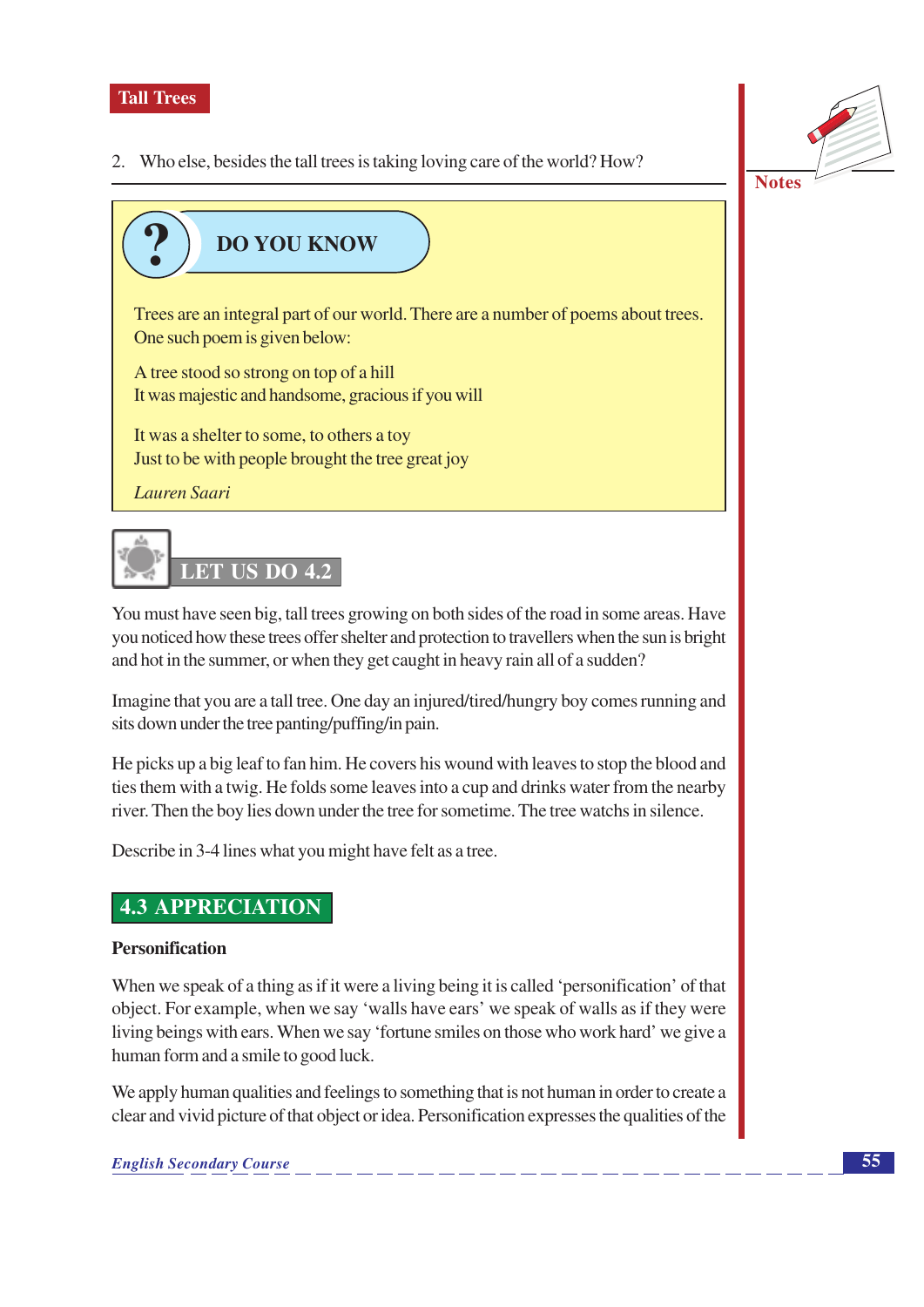

**Notes** 

personified object as human qualities and relates it to the world of humans. This adds intensity and clarity to an expression.

Poets often make use of this literacy form.

You will notice that the second and the fourth lines of each stanza in the poem end in words that end with a similar sound. The similar sounds lend a flow and a rhythm to the lines and make them catchy and easy to remember.

The similar sound at the end of lines is called 'rhyme'. The pattern of rhyme varies from poem to poem. Poets create rhyme schemes of their own choice for the desired rhythm.



## **WHAT YOU HAVE LEARNT**

In the poem 'Tall Trees' the poet presents an integrated picture of nature. It is a harmonious world where various elements and objects of nature like the clouds, birds, day, night, and moon work in close association, and without any disagreement. It is a pleasant picture of selfless care and protection.

The trees provide shelter to birds and guard the world as it sleeps. They do not ask for anything in return. The trees are tall but they are not proud of their height and stature. Even the small birds are dear to them. They love them and protect them at night. Human beings who are tall and powerful like tall trees, should also be humble and caring like them.

# **TERMINAL QUESTIONS**

### T

- 1. a. Write a paragraph of 20-25 words about the three activities of the tall trees as described in the poem.
	- b. Which activity do you appreciate the most and why?
- 2. Describe in a few words the picture of nature as presented in the poem.

### **II.**

1. Personification adds richness to the meaning, makes a thought vivid and clear, and relates an object/idea to the world of humans.

Think of some commonly used personifications associated with the words given below. The first one is done for you as an example.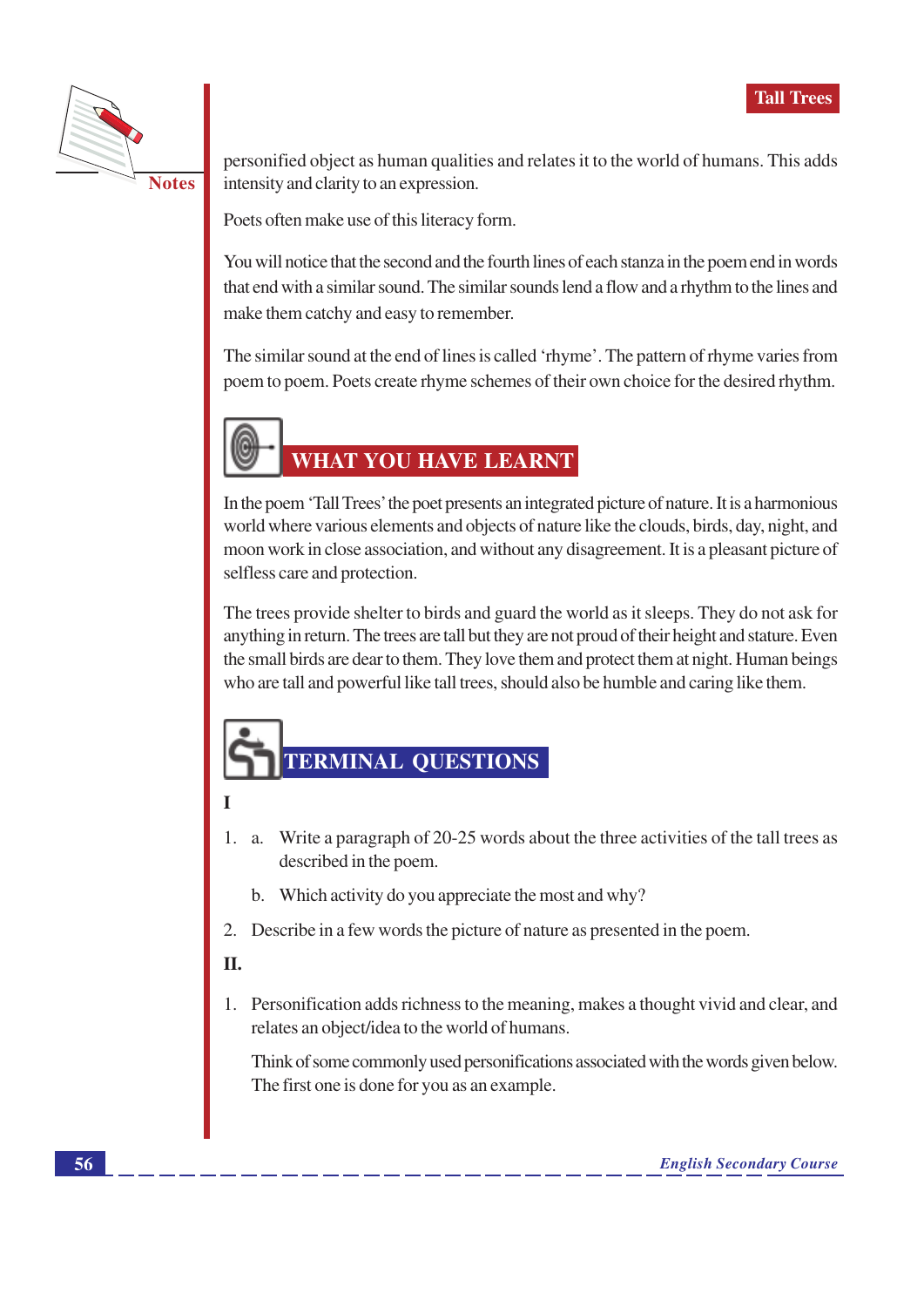### **Tall Trees**

- Books are our best friends
	- a. Love
	-
	- c. Earth
	- d. Time
- 2. Have you ever tried to write a poem? Why not try now? Write four lines on any object of Nature. You may create your own rhyme scheme. Read out your poem to a friend and notice how the rhyming words lend an easy flow to your reading.

You may write on any of the following ideas or you may think of some other topic for a poem.

sun, moon, stars, night, river, stream, mountain.

Here is an example of a simple poem with rhyming words at the end of every pair of lines:

The Sun rises every day It brightens every bay.

Stars come up every night They are such a wonderful sight!

### III.

1. Imagine that as an MLA of your area or as Sarpanch of your village panchayat, you are a 'tall' man like a tall tree. You have both power and position. Write a short paragraph about how you used your power to help others.



### **4.2.1 PART 1**

### **INTEST QUESTIONS 4.1**

- 1. The poet visualises the top of a tree as its head and compares its roots to human feet. The poet has personified tall trees as tall human beings. The trees are so tall that their heads seem to be close to the clouds but their feet (roots) are firm and steady in the earth.
- 2. In the context of tall trees the phrase 'feet in the earth' means that the roots of trees are going under the ground to give them a strong hold.

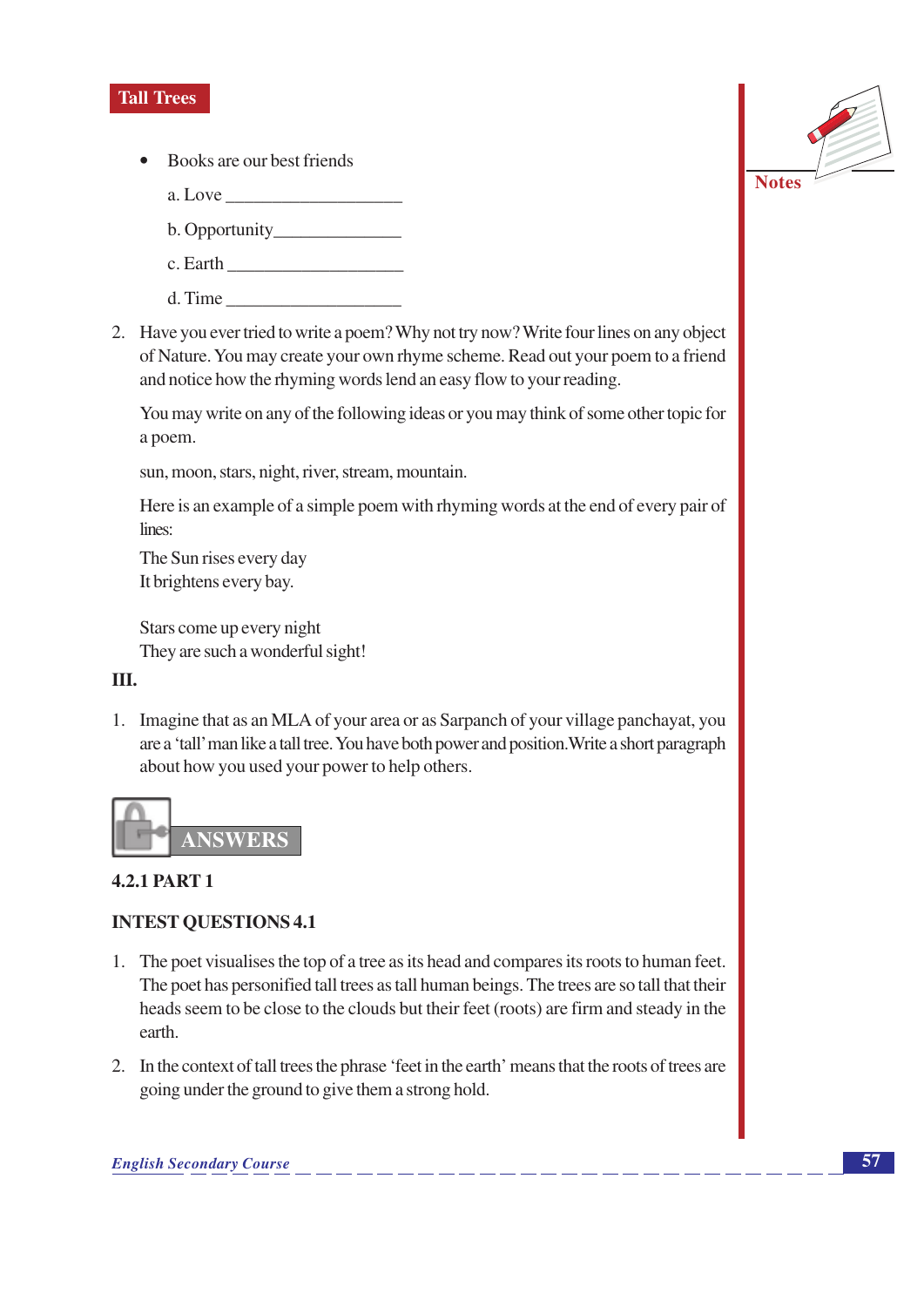

 $3.$ a. Individual responses.

> Suggested response: The phrase 'feet in the earth' conveys a different meaning in the context of a person. A tall person (a person with power, position, influence, wealth) who does not lose his/her head over his success or his position of power could be referred to as having his/her 'feet in the earth'. His head may be high but his feet are on the ground – he/she never forgets that he/she is an ordinary person like anyone else.

b. Individual responses.

4. The poet thinks of tall trees as human beings. He finds them behaving like human beings. The tall trees watch the clouds and the things around them, as humans do. They offer shelter to birds and keep a watch over the sleeping world like night watchmen.

### **4.2.2 PART 2**

### **INTEXT QUESTIONS 4.2**

- 1. Evening time. Dusk
- 2. dusk as a person sending away the birds to shelter/trees provide nests for birds to rest.

### **4.2.3 PART 3**

### **INTEXT QUESTIONS 4.3**

1. a. sky-by, rest-nest, peeping-sleeping

b. Individual responses.

(Some examples of pairs of rhyming words are beam-gleam, sky-dry, feel-deal, ringsing, bell-tell.)

2. The moon - She is spreading her light over the sleeping world at night.

### **TERMINAL QUESTIONS**

I.

1. a. The tall trees are watching the clouds in the first stanza. In the second stanza they provide shelter to birds at night. In the third stanza the trees are watching peeping over the sleeping world.

b. Individual responses.

2. Individual responses

Suggested response: Nature is presented as an integrated whole. The trees lovingly watch the clouds. The dusk sends birds to their homes in the trees. The trees make the